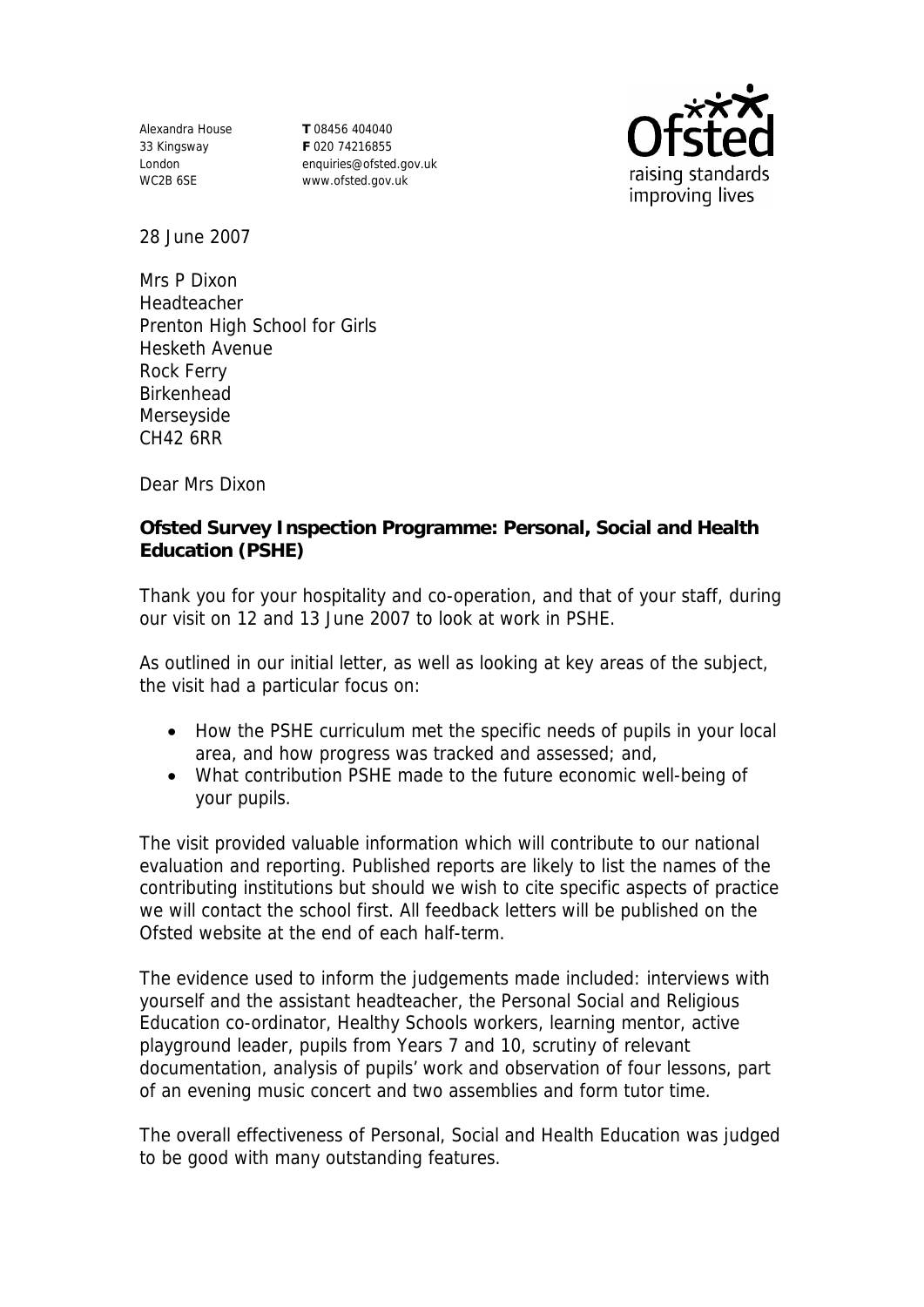## **Achievement and standards**

Achievement in PSHE is good.

- In some classes pupils make outstanding progress as a result of indepth discussion and reflection on their lifestyles. Teachers involve pupils in purposeful and realistic activities, which capture their imagination and enhance their learning.
- Pupils know what is meant by a balanced diet and how to keep healthy. Older pupils have very good knowledge of the dangers of smoking and alcohol.
- They are very much aware of peer group pressure and have practised strategies to deal with this. Pupils are less secure in their knowledge of citizenship.
- Personal development is outstanding. Pupils enjoy their work and have positive attitudes towards the subject. They behave extremely well and are developing the confidence and the vocabulary to discuss their personal feelings.
- Pupils work well together and are able to listen, reflect, discuss and present their own opinions confidently. Their independent research skills are well developed. They feel well prepared for adult life.

**Quality of Teaching and Learning of PSHE**

The quality of PSHE teaching is good.

- Teachers have very good subject knowledge and excellent classroom discipline. They have high expectations of both behaviour and learning, have excellent relationships with their pupils and act as excellent role models.
- Planning is generally good and provides a wide range of activities which stimulate and engage pupils. Where planning is not as good, there is not enough focus on measurable learning outcomes and the lesson is dominated by the teacher.
- Assessment is good. It is planned into units of work and takes different formats. There are clear grading system and criteria for assessment.
- Outstanding support and guidance is provided for identified pupils who are experiencing difficulties. Pupils are very well supported and feel safe and secure in school.

**Quality of curriculum** 

The curriculum is good.

• The curriculum meets the needs of pupils because the teachers know them so well and, as a result, there is a good match of content and activities to meet pupils' needs.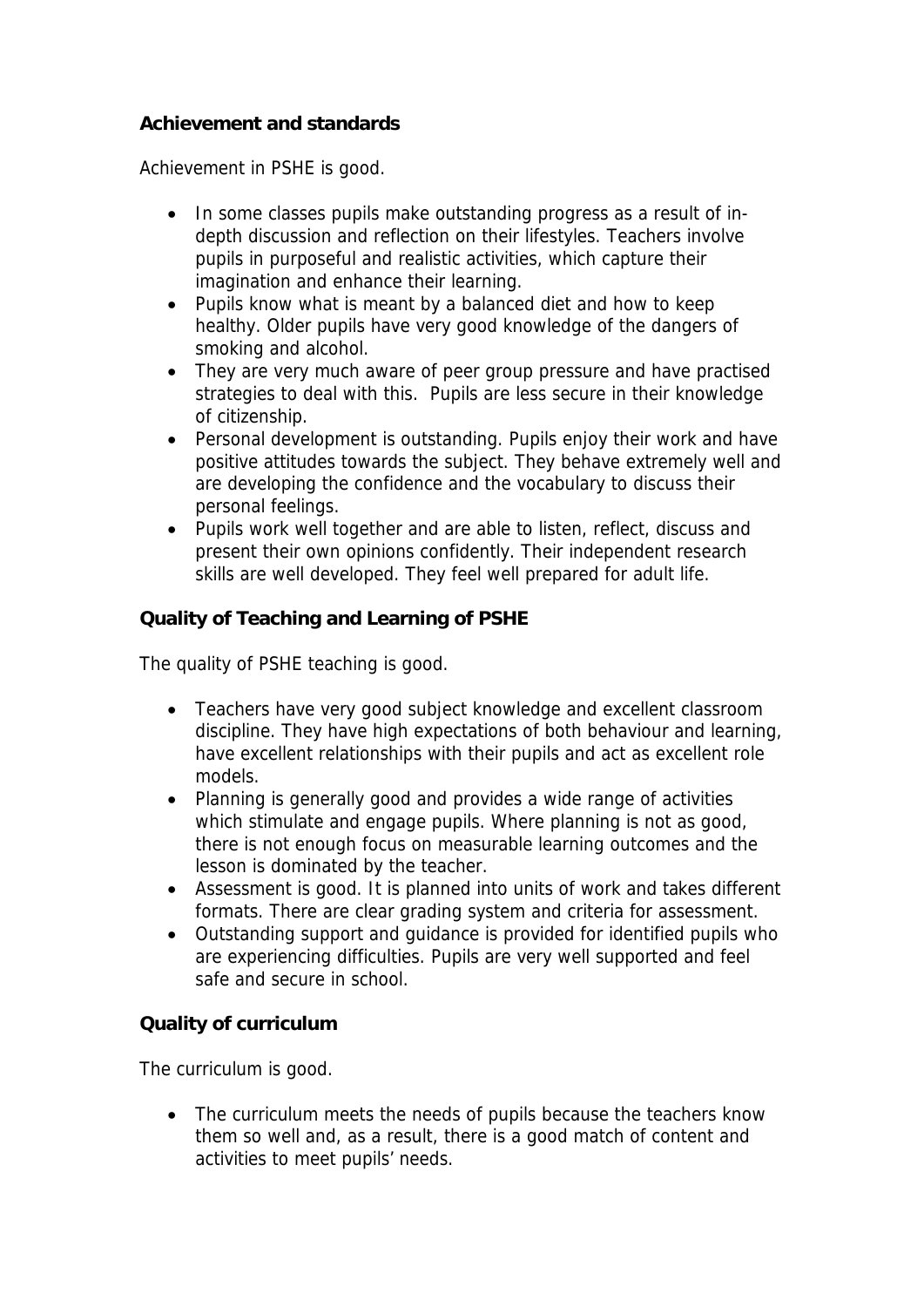- The school has gained the Healthy School Award and this has had a positive impact on the provision for PSHE.
- The recently introduced Active Playground Scheme is outstanding. It is thoroughly enjoyed by pupils who say that "lunchtimes are now fun". It encourages a healthy, physical activity and inter-personal skills.
- Visiting speakers are well planned into the curriculum at key points to supplement and reinforce provision and are much appreciated by pupils.
- Careers education and guidance and work-related learning are well provided for and there are good links with the Connexions service.

**Leadership and management of subject**

The leadership and management of PSHE are good.

- PSHE has high status in the school and permeates the whole curriculum and school environment.
- The high quality of display work throughout the school covers every aspect of the *Every Child Matters* agenda and encourages pupils to reflect and aspire.
- The leadership and management of PSHE are in a stage of transition, with the previous outstanding leader retaining line management responsibility for the subject.
- The development plan for the subject has objectives which cover the appropriate areas but the phasing lacks clarity.
- Monitoring and evaluation have improved since the previous inspection report and observations of teaching are accurate.
- Two teachers have completed the PSHE certificate and most of the teaching is by the specialist team. This has raised the quality of provision and the department is working towards all teaching being by specialist staff.

**Subject issue: How well are pupils prepared for future economic well-being?**

This aspect is outstanding.

- Pupils are very well prepared for adult life. Girls report they are well supported in making career choices by tutors, the Connexions service and learning mentors.
- Pupils are all provided with a range of activities where they take responsibility and are expected to use their initiative.
- Financial literacy is taught by the mathematics department. It is well planned and covers important issues such as credit and debt.